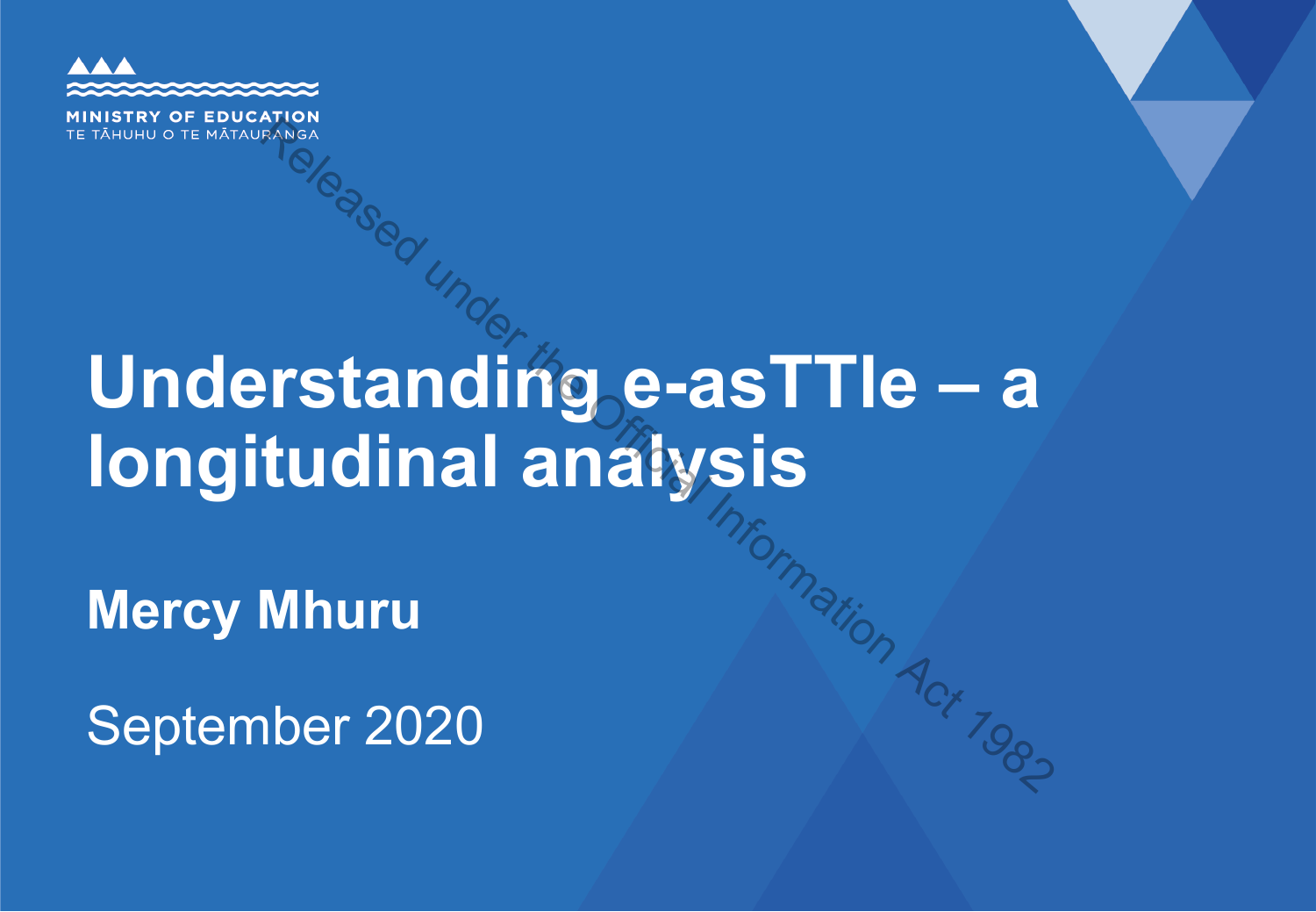## **Longitudinal analysis of progress using E-asTTle**

- » E-asTTle has end of year assessment results for students in Year levels 4-10 in the period 2011-2019.
- » Average end-of-year scores across year levels show that students' levels of achievement increase at a decreasing rate.
- » However, the composition of students from which the averages are calculated is different. The students from which average scores per year level are drawn from are different with each year level. **Pass IIIE**<br>
Le has end of year assessment results for student<br>
10 in the period 2011-2019.<br>
end-of-year cores across year levels show that<br>
i'levels of achievement increase at a decreasing<br>
it, the composition of student
- » Some students have only one assessment while others get assessments in consecutive years during their schooling years.
- » To show the progress that students make in E-asTTle assessments, we identify students with consecutive assessments across different year levels.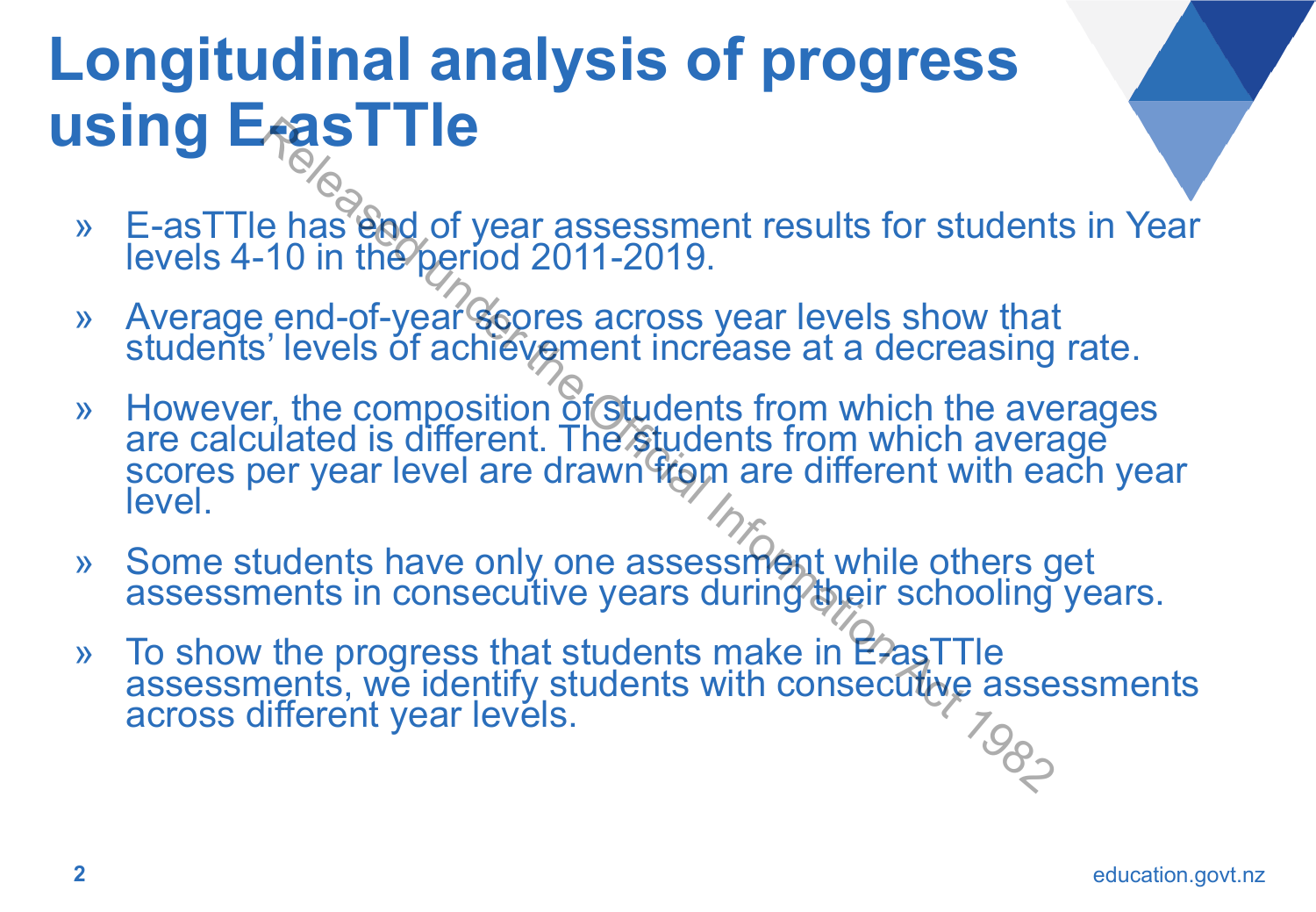$A_{\text{eq}}$ <br>Students that have long histories of assessments are representative of the broader population.  $R_{\text{e}}$ <br>
ents that have long histories of<br>
sments **are** representative of the<br>
broader population  $A_{\text{c}}$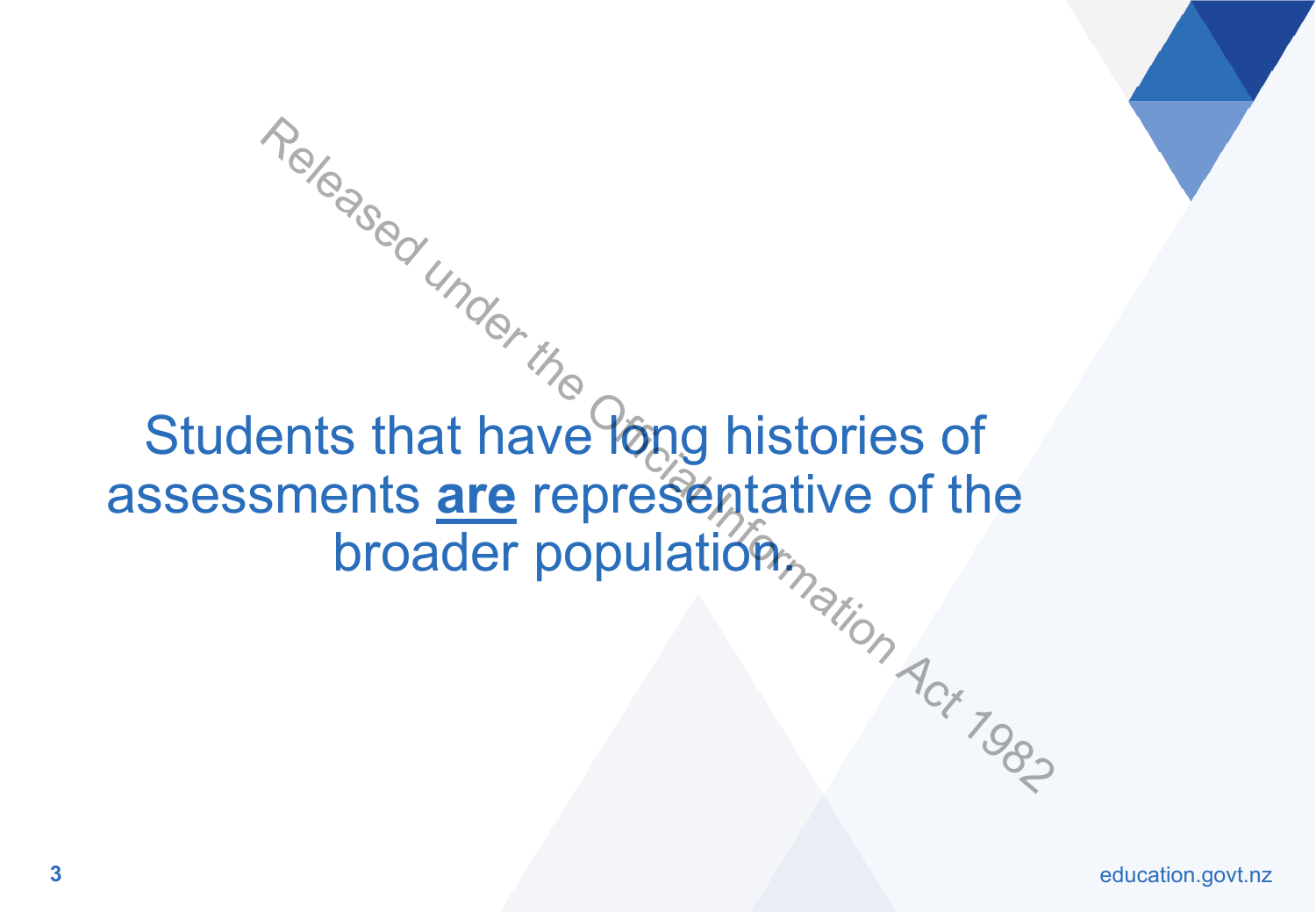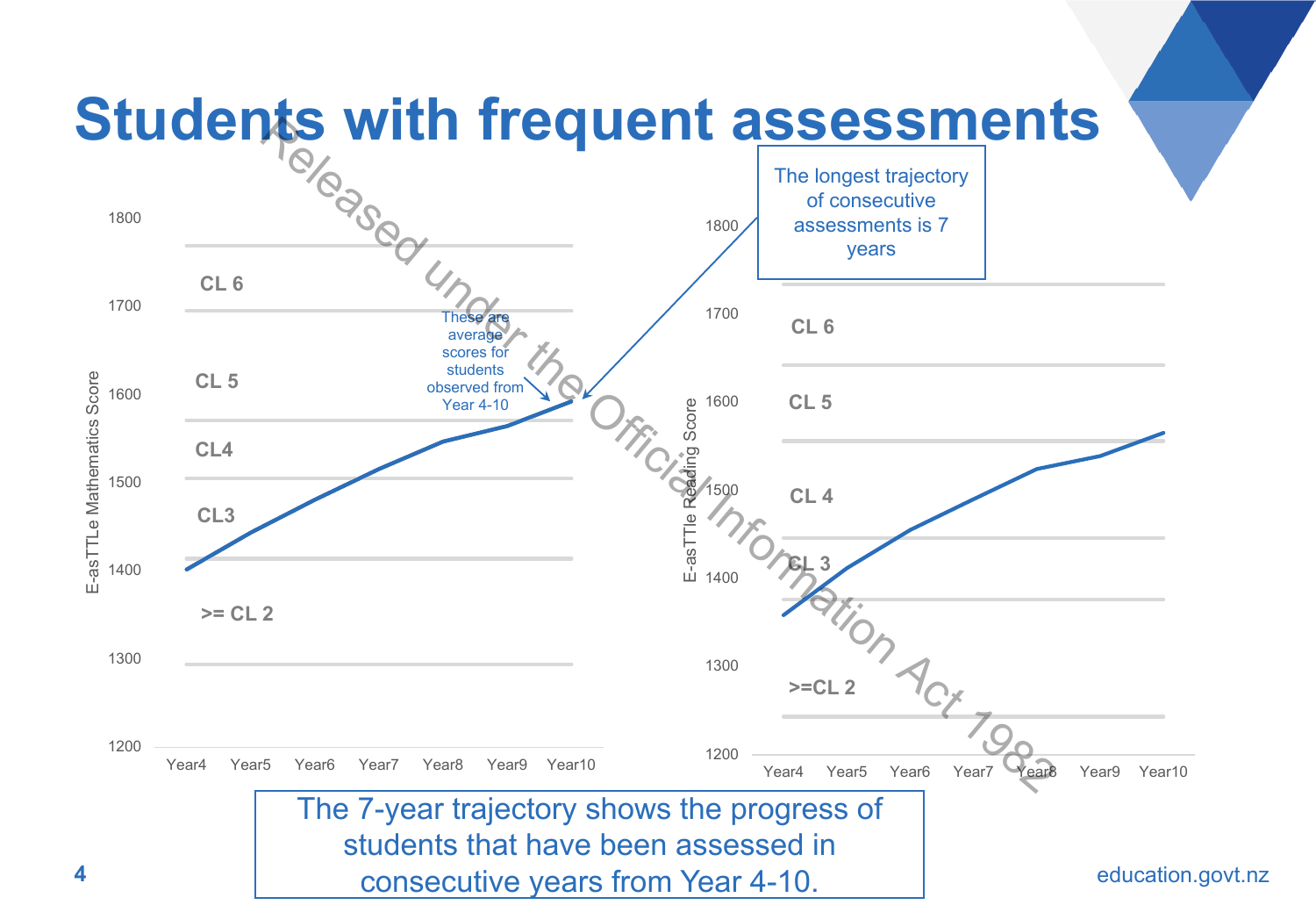#### **Yearly progress increases at declining rates across year levels.**

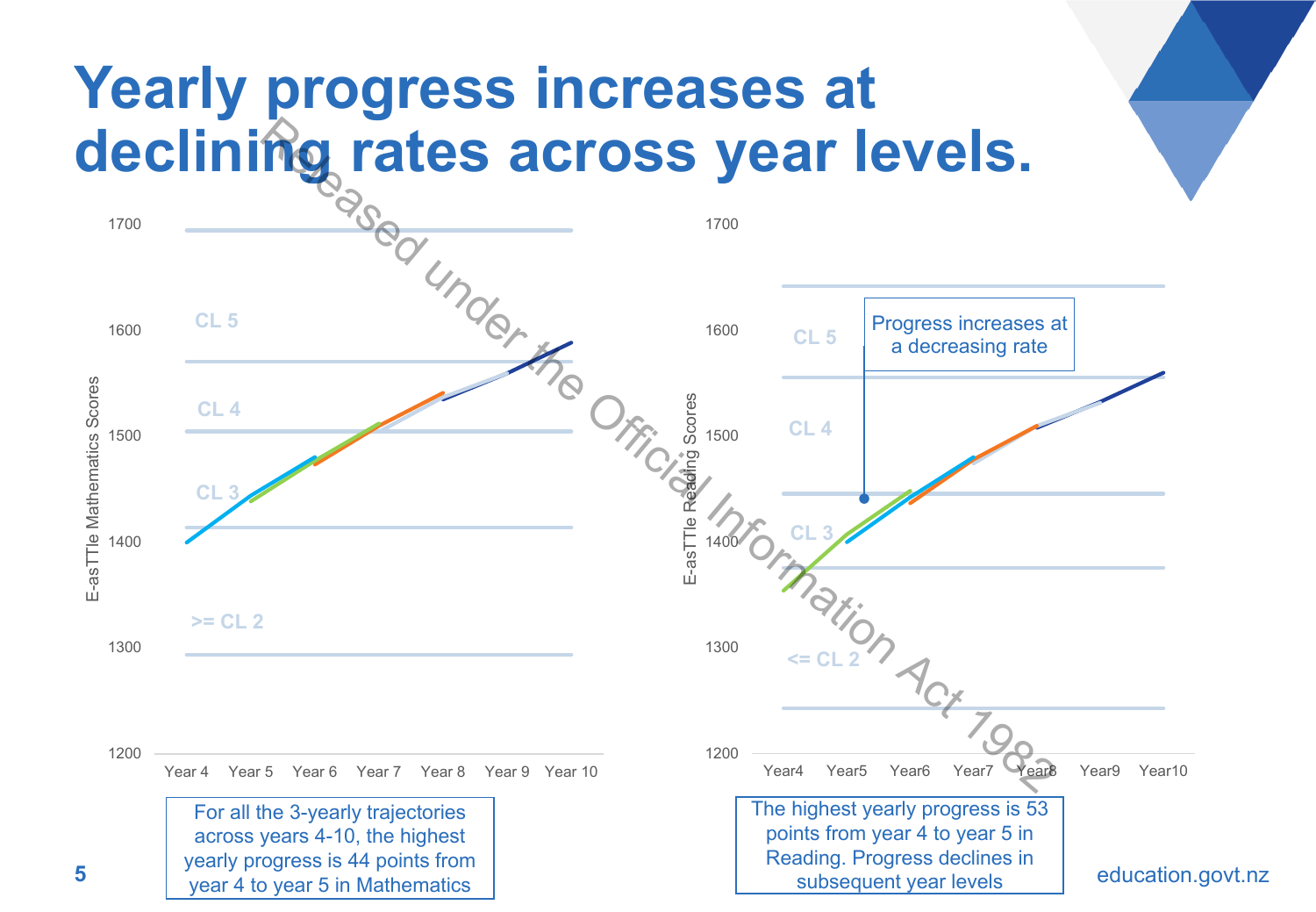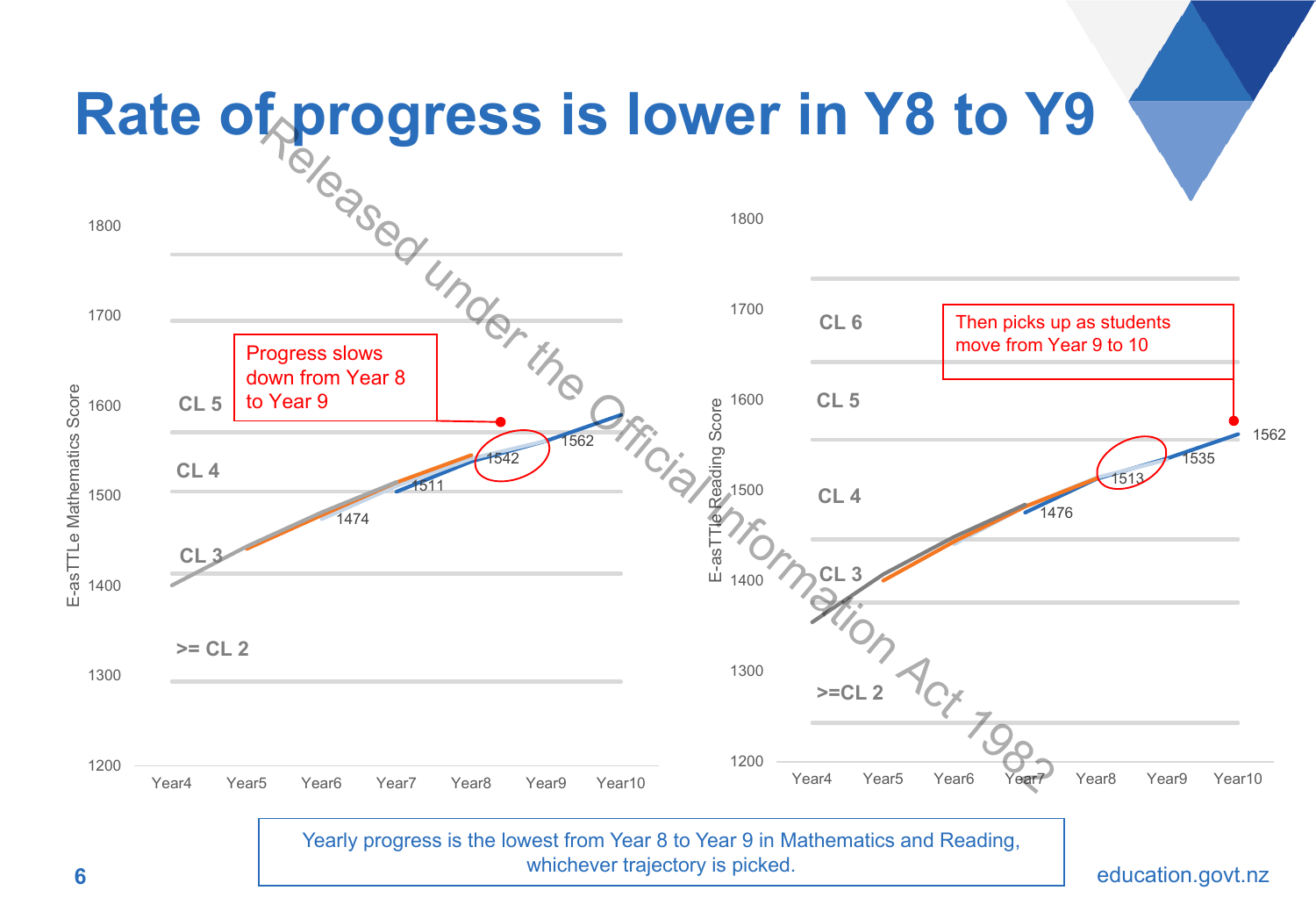#### **Yearly progress is lower than the expected 50 points**

- The highest yearly progress is 44 points in Mathematics and 53 points in Reading from Year 4 to Year 5.
- As students progress to higher year levels, yearly progress declines in both Mathematics and Reading.
- The lowest yearly progress is noted when students move from Year 8 to Year 9.
- Students with 3 year trajectories of Inked scores in Mathematics and Reading in year levels 7-9 and 8-10 show that yearly progress from Year 8 to Year 9/is between 22-25 points. **Example 10 Do ints**<br>
hest yearly progress is 44 points in Mathema<br>
points in Reading from Year 4 to Year 5.<br>
ents progress to higher year levels, yearly pr<br>
is in both Mathematics and Reading.<br>
lest yearly progress is not
- It is not clear why we observe lowest yearly progress as students with linked scores move from Year 8 to Year 9.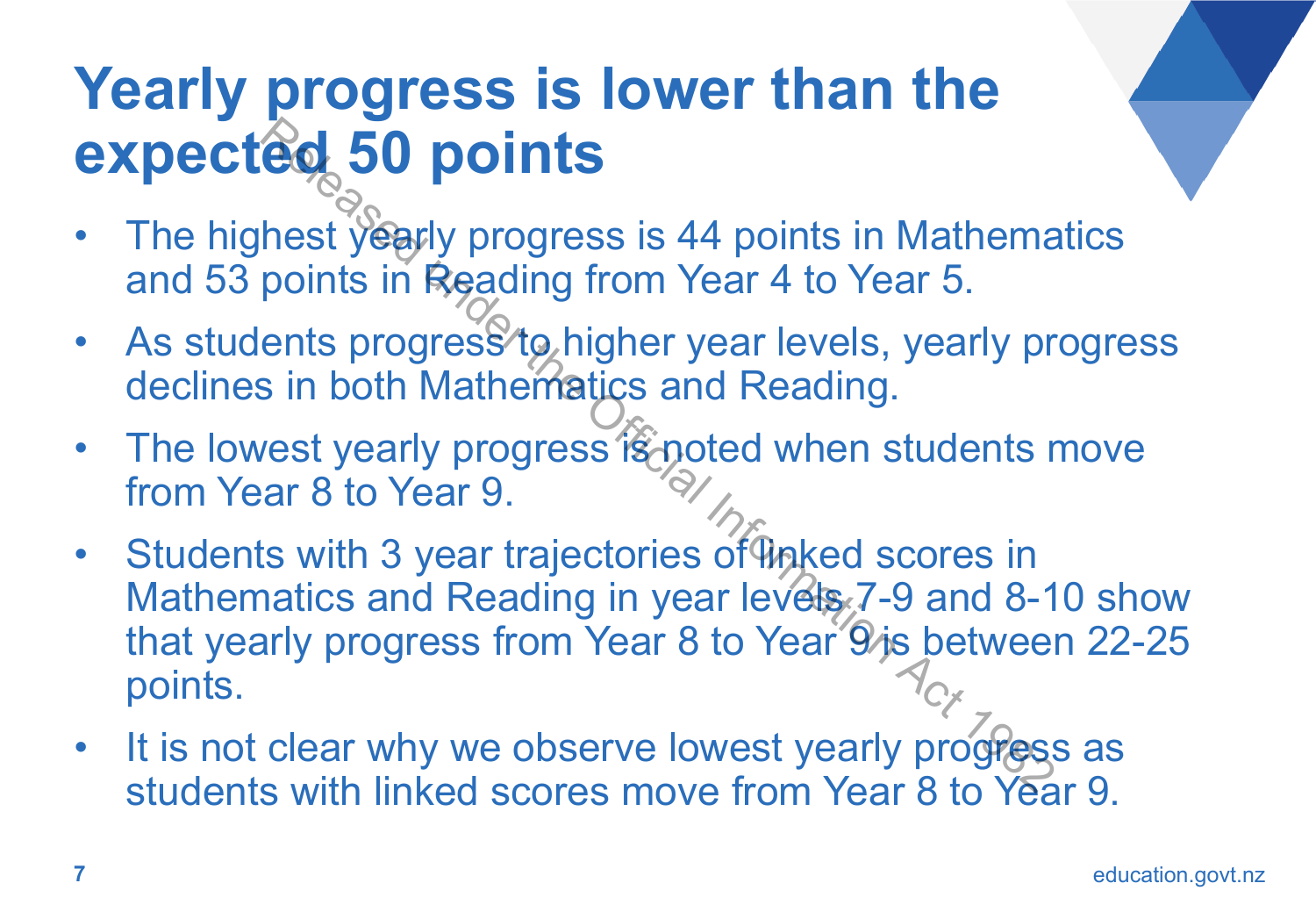#### **Slow-down effect for students with no school moves**

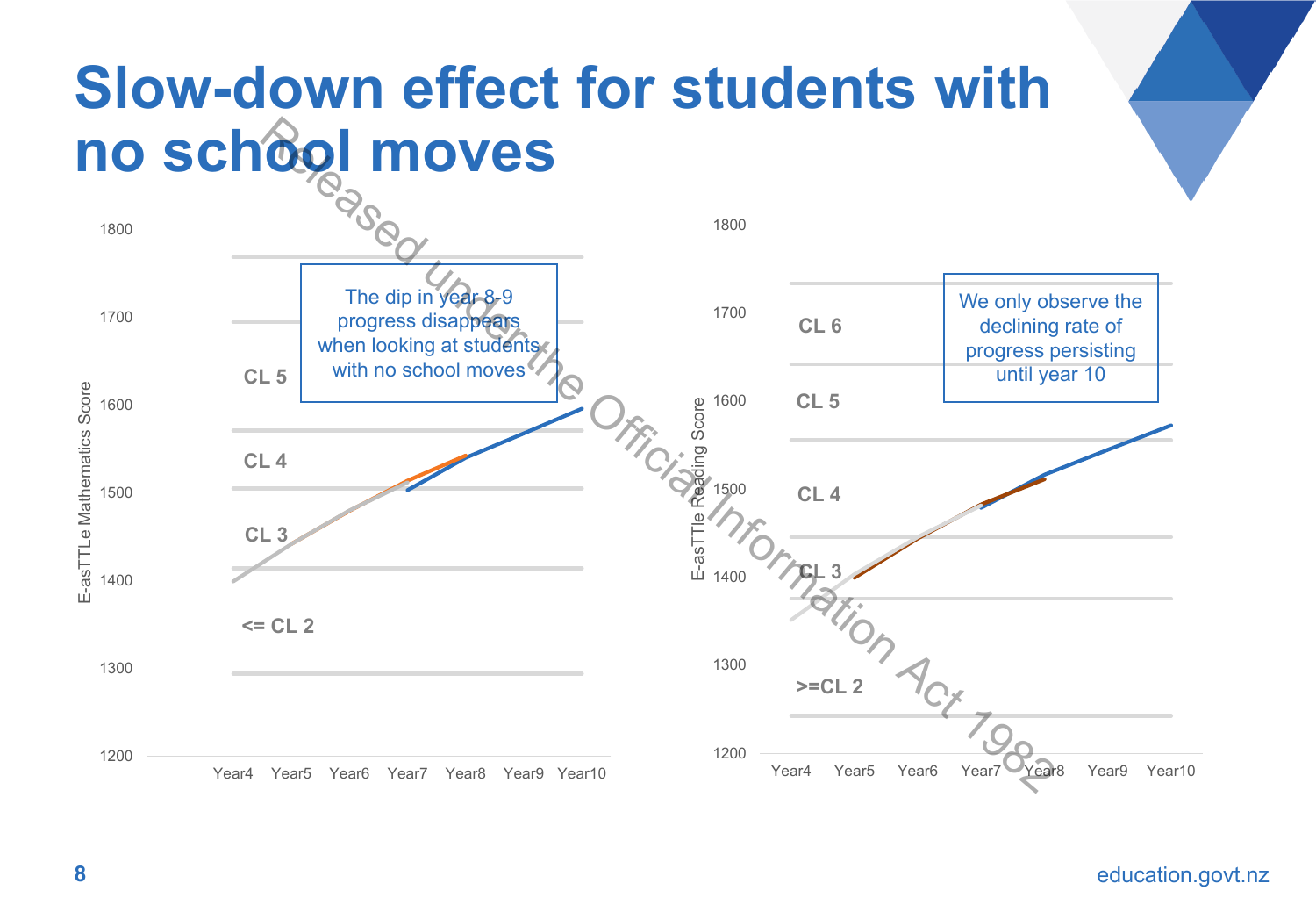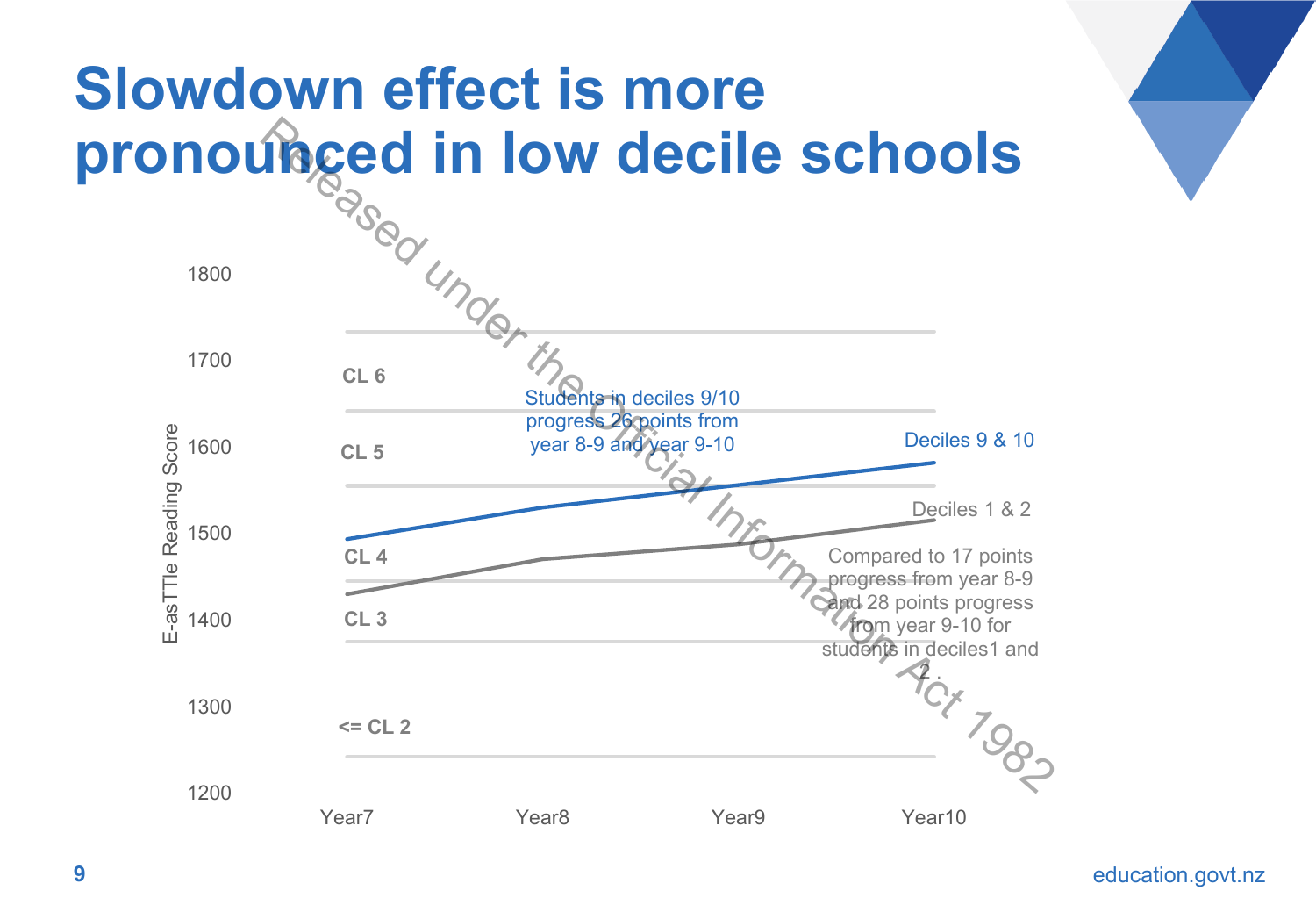

education.govt.nz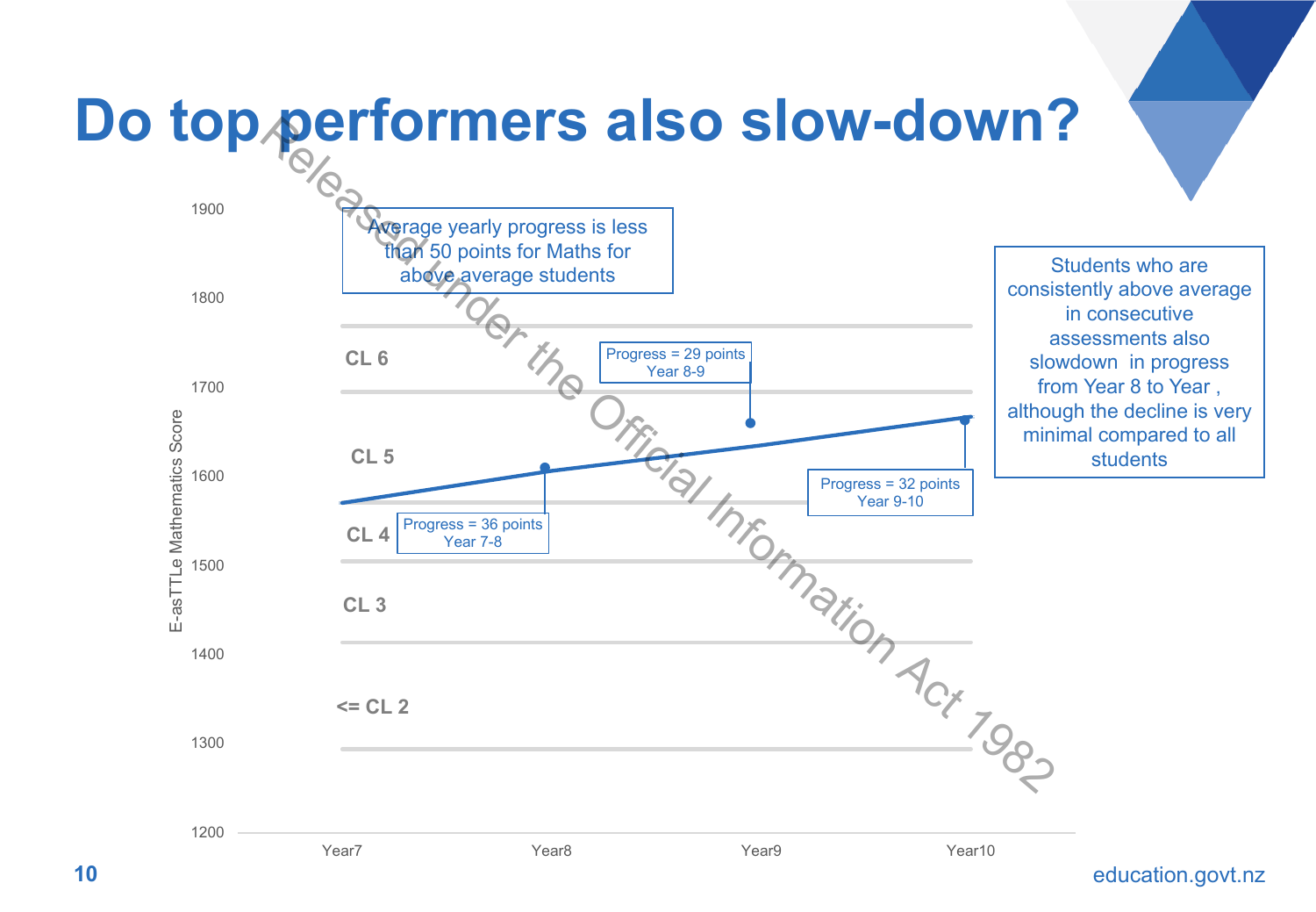#### **Progress is different for students within the same groups**



education.govt.nz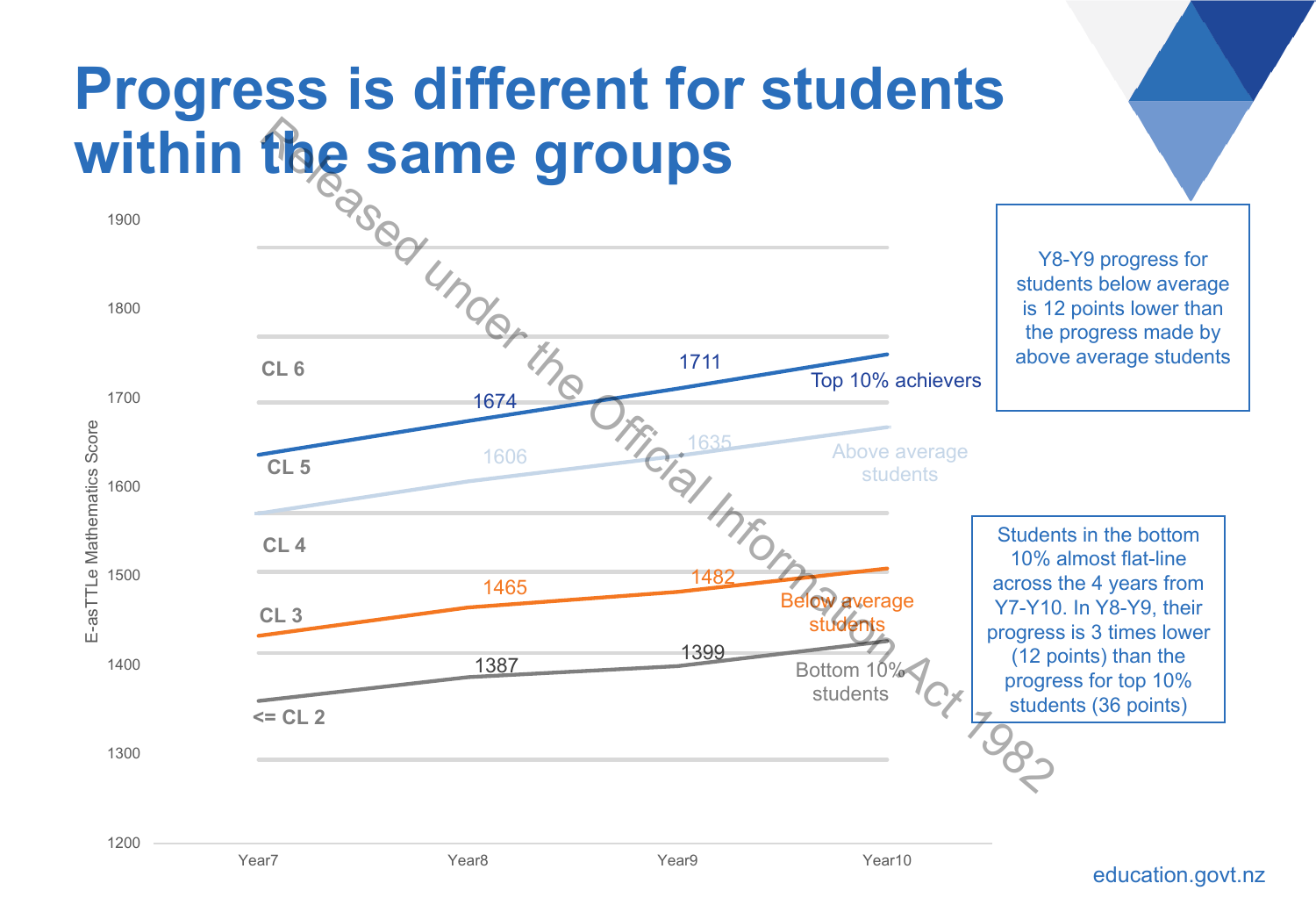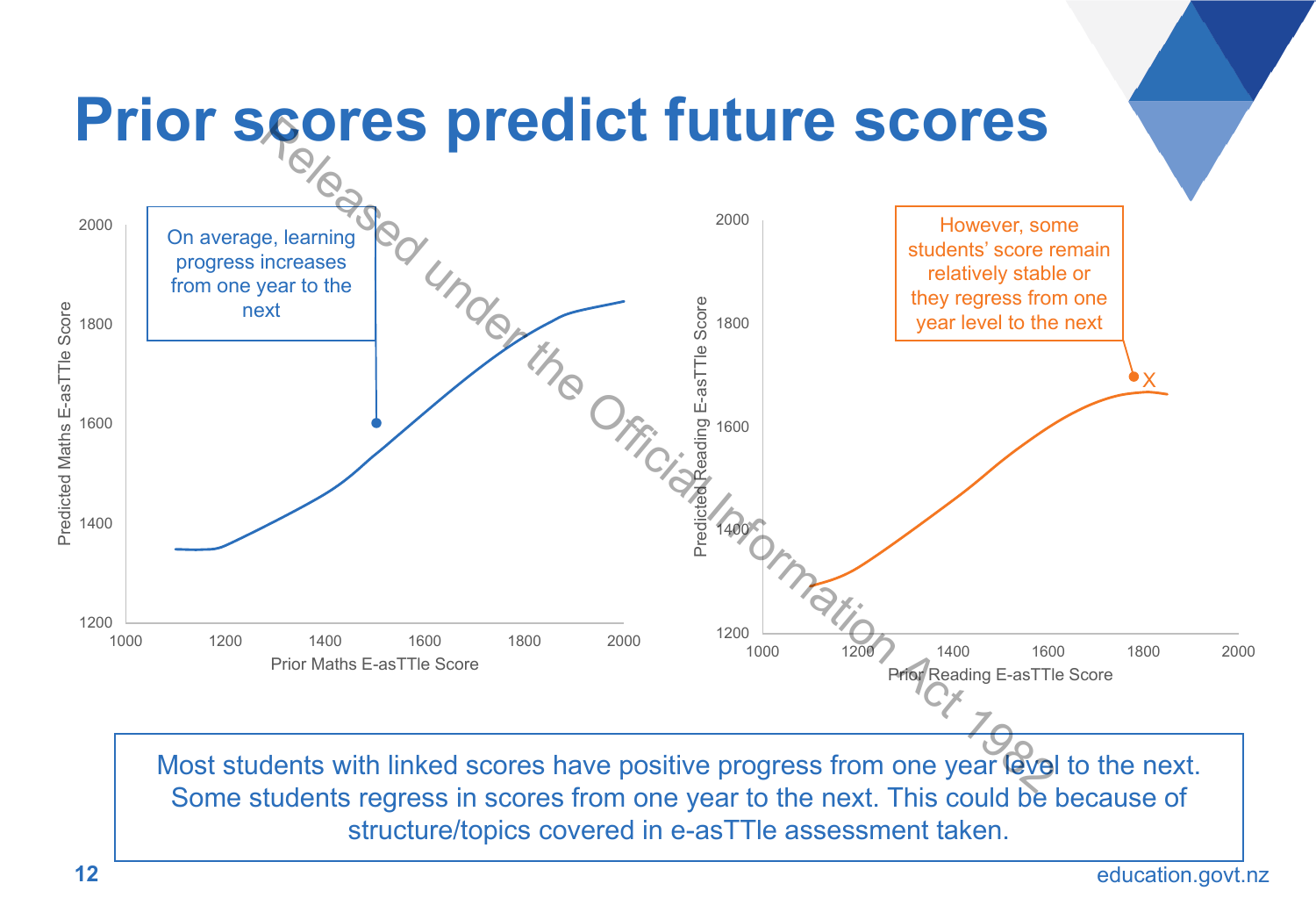#### **Most prior and current scores are positively related**